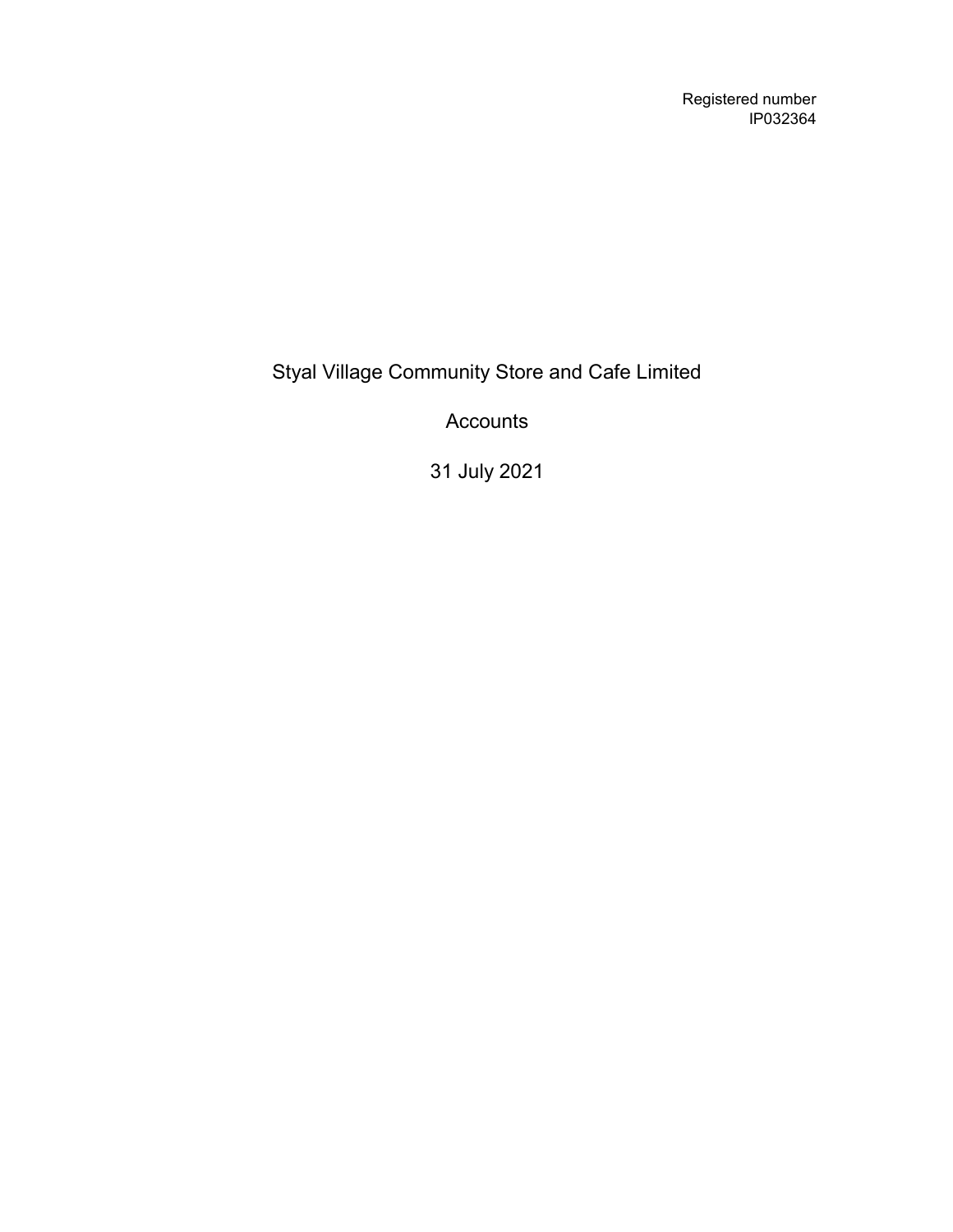### Styal Village Community Store and Cafe Limited Profit and Loss Account for the year ended 31 July 2021

|                                                                                   | 2021<br>£                          | 2020<br>£                         |
|-----------------------------------------------------------------------------------|------------------------------------|-----------------------------------|
| <b>Turnover</b>                                                                   | 93,801                             | 106,773                           |
| Other income                                                                      | 28,763                             | 11,268                            |
| Cost of raw materials and consumables                                             | (43,026)                           | (54, 430)                         |
| <b>Gross profit</b>                                                               | 79,538                             | 63,611                            |
| Staff costs<br>Depreciation and other amounts written off assets<br>Other charges | (19, 298)<br>(5, 155)<br>(19, 783) | (14, 164)<br>(7,862)<br>(36, 852) |
| <b>Profit before taxation</b>                                                     | 35,302                             | 4,733                             |
| Tax                                                                               | (2,854)                            |                                   |
| <b>Profit</b>                                                                     | 32,448                             | 4,733                             |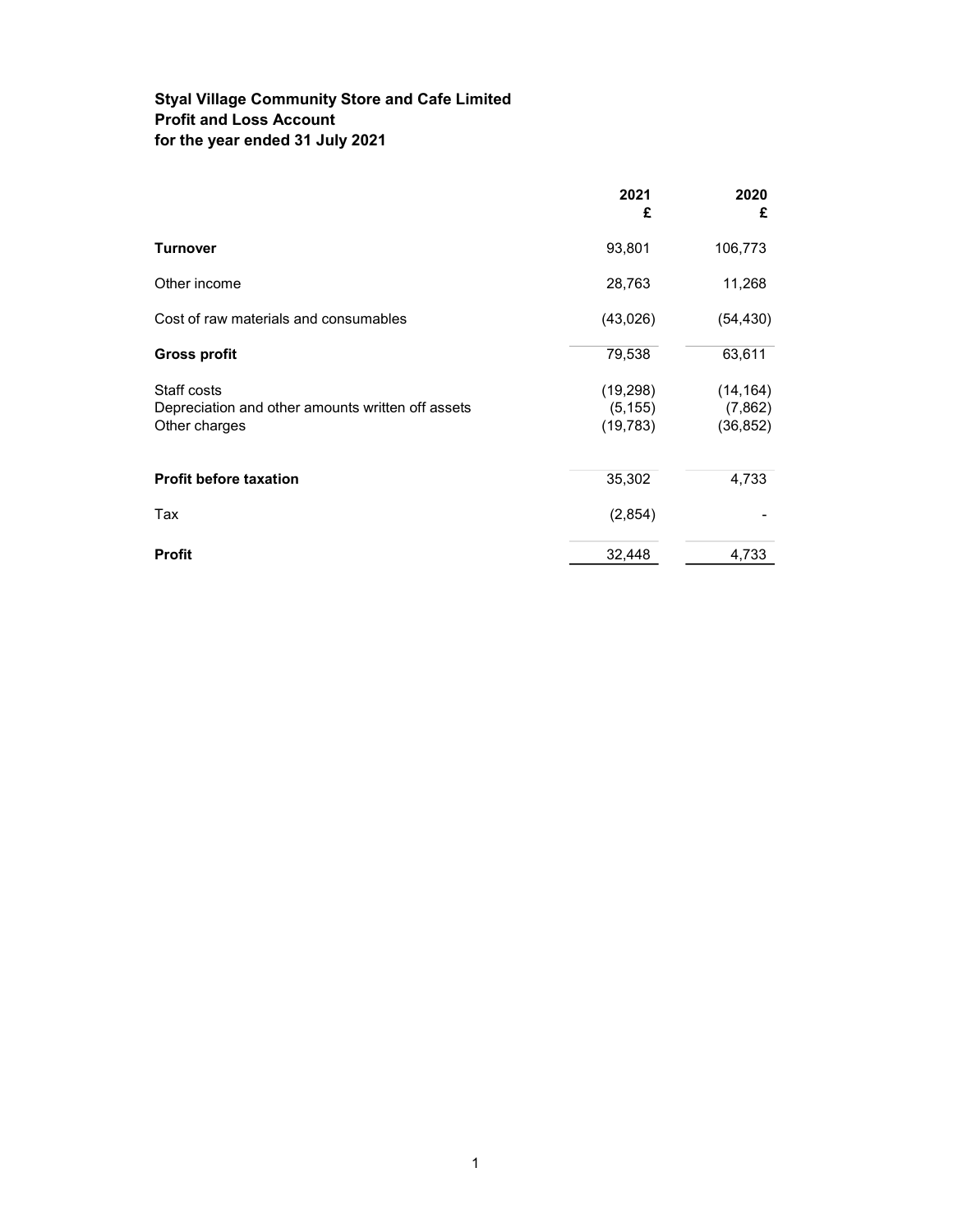#### Styal Village Community Store and Cafe Limited Registered number: IP032364 Balance Sheet as at 31 July 2021

|                                                   |           | 2021<br>£     |          | 2020<br>£     |
|---------------------------------------------------|-----------|---------------|----------|---------------|
| <b>Fixed assets</b>                               |           | 54,122        |          | 52,116        |
| <b>Current assets</b>                             | 87,064    |               | 51,668   |               |
| Prepayments and accrued income                    | 2,559     |               |          |               |
|                                                   | 89,623    |               | 51,668   |               |
| Creditors: amounts falling due within one<br>year | (11, 136) |               | (6, 475) |               |
| Net current assets                                |           | 78,487        |          | 45,193        |
| Total assets less current liabilities             |           | 132,609       |          | 97,309        |
| Accruals and deferred income                      |           | (3, 352)      |          |               |
| <b>Net assets</b>                                 |           | 129,257       |          | 97,309        |
|                                                   |           |               |          |               |
| <b>Capital and reserves</b>                       |           | 129,257       |          | 97,309        |
| Average number of employees                       |           | <b>Number</b> |          | <b>Number</b> |

The company is a private company limited by shares and incorporated in England. Its registered office is Old Post Office Altrincham Road Styal SK9 4JE.

The directors are satisfied that the company is entitled to exemption from the requirement to obtain an audit under section 477 of the Companies Act 2006.

The members have not required the company to obtain an audit in accordance with section 476 of the Act.

The directors acknowledge their responsibilities for complying with the requirements of the Companies Act 2006 with respect to accounting records and the preparation of accounts.

The accounts have been prepared in accordance with the micro entity provisions of the Companies Act 2006 and FRS 105, The Financial Reporting Standard applicable to the Micro-entities Regime. The accounts have been delivered in accordance with the provisions applicable to companies subject to the small companies regime. The profit and loss account has not been delivered to the Registrar of Companies.

E Jones **Director** Approved by the Board on **Treasurer** 

07/02/2022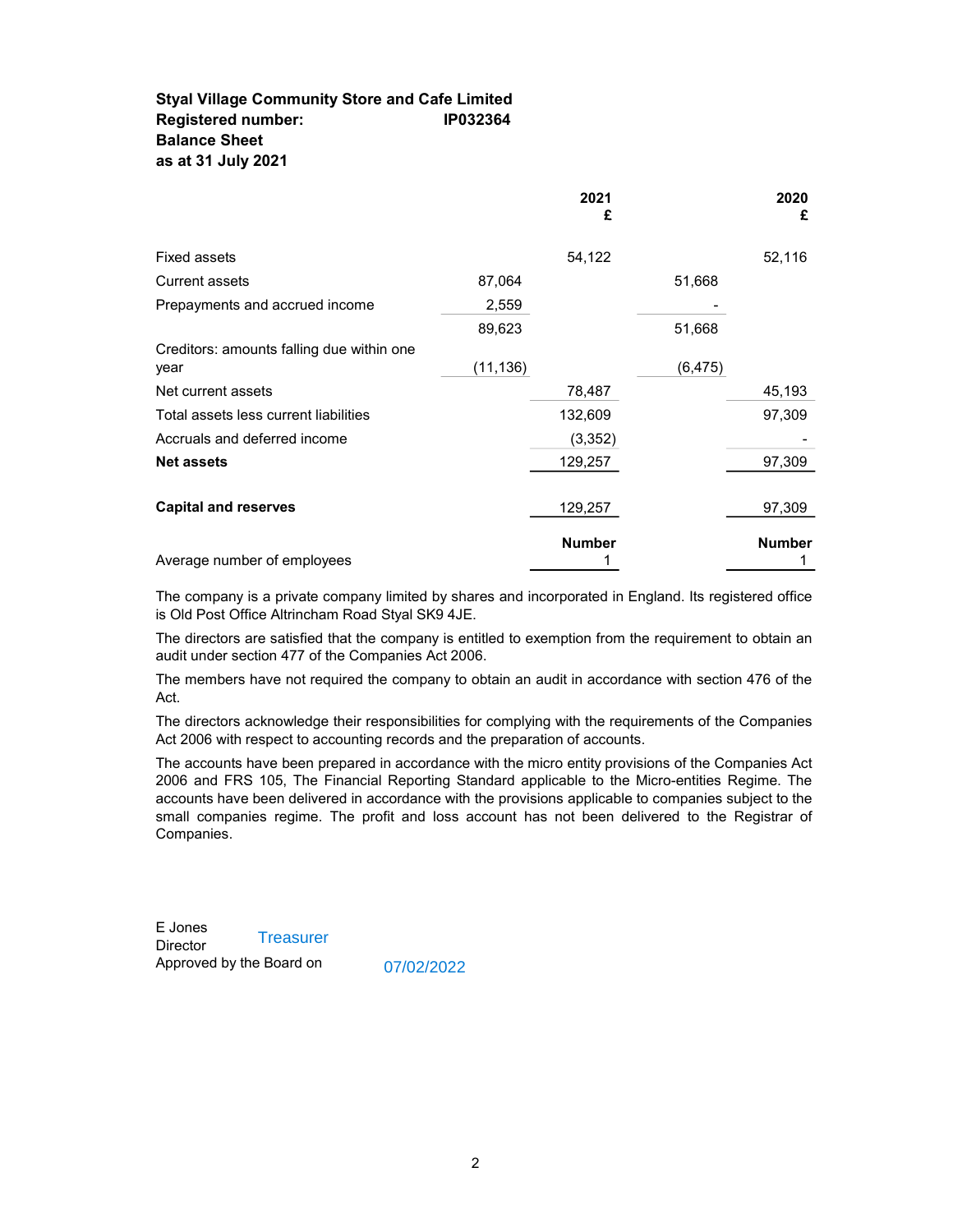### Styal Village Community Store and Cafe Limited Detailed profit and loss account items

## for the year ended 31 July 2021

This schedule does not form part of the statutory accounts

|                                                                   | 2021           | 2020           |
|-------------------------------------------------------------------|----------------|----------------|
| <b>Sales</b>                                                      | £              | £              |
| Sales                                                             | 93,801         | 106,773        |
| <b>Other income</b>                                               |                |                |
| Other operating income                                            | 28,763         | 11,268         |
|                                                                   |                |                |
| Cost of raw materials and consumables                             |                |                |
| Purchases                                                         | 43,026         | 54,430         |
| <b>Staff costs</b>                                                |                |                |
| Wages and salaries                                                | 19,259         | 13,277         |
| Pensions                                                          | 39             |                |
| Employer's NI                                                     |                | 887            |
|                                                                   | 19,298         | 14,164         |
|                                                                   |                |                |
| Depreciation and other amounts written off assets<br>Depreciation | 5,155          | 7,862          |
|                                                                   |                |                |
| <b>Other charges</b>                                              |                |                |
| Premises costs:                                                   |                |                |
| Rent                                                              | 4,125          | 4,500          |
| Light and heat<br>Cleaning                                        | 3,307<br>2,997 | 4,897<br>4,883 |
|                                                                   | 10,429         | 14,280         |
| General administrative expenses:                                  |                |                |
| Telephone and internet                                            | 458            | 504            |
| Postage                                                           |                | 28             |
| Stationery and printing                                           | 750            | 214            |
| Subscriptions<br>Bank charges                                     | 2,058          | 570<br>3,177   |
| Insurance                                                         | 1,034          | 575            |
| Equipment hire                                                    | 2,679          | 3,923          |
| Software                                                          | 1,700          | 1,320          |
| Repairs and maintenance                                           | 2,263          | 5,069          |
| Sundry expenses                                                   | (3,625)        | 3,212          |
| Legal and professional costs:                                     | 7,317          | 18,592         |
| Accountancy fees                                                  | 1,940          | 3,980          |
| Other legal and professional                                      | 97             |                |
|                                                                   | 2,037          | 3,980          |
|                                                                   |                |                |
|                                                                   | 19,783         | 36,852         |